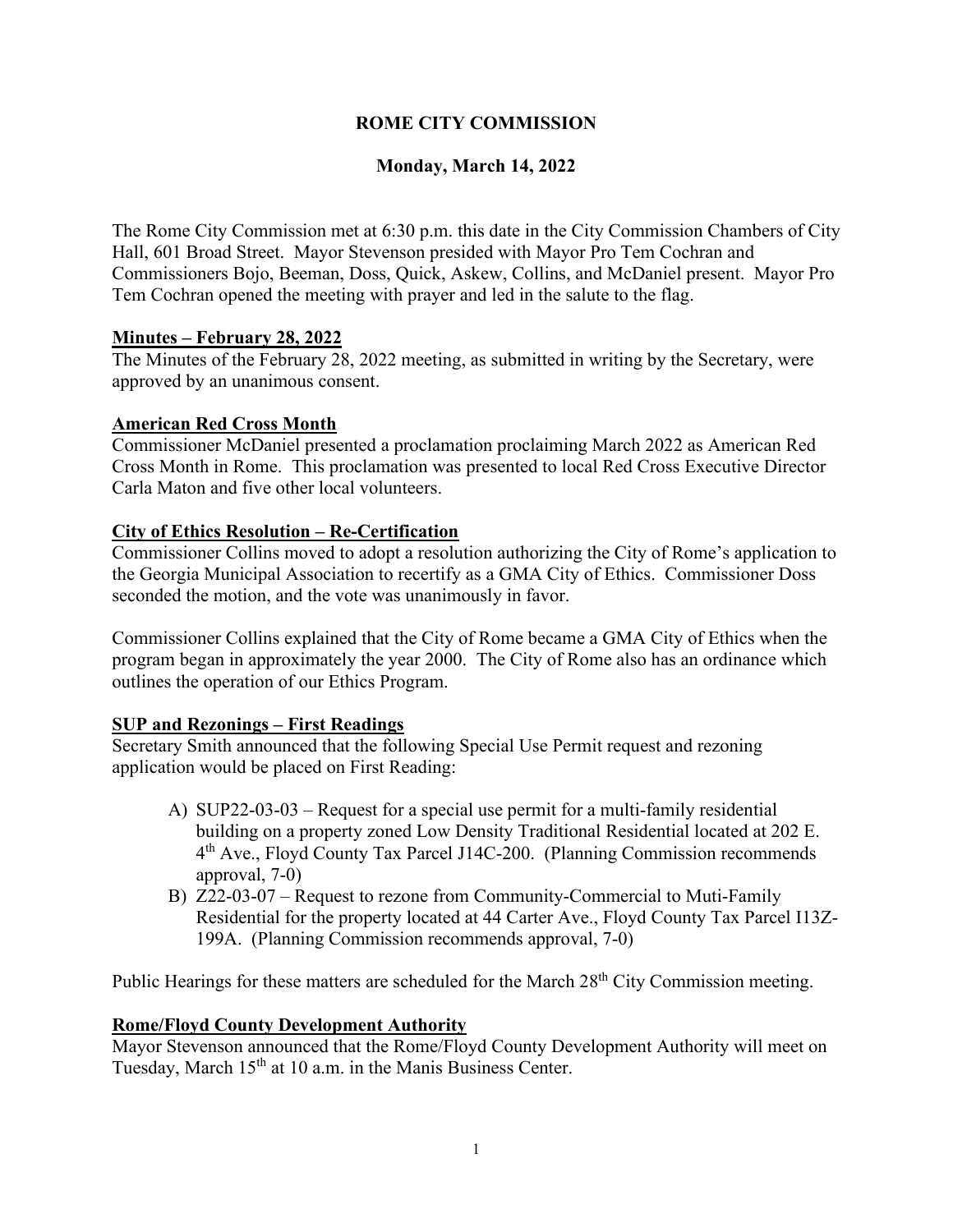## **Chamber of Commerce – Washington, D.C. Trip**

Mayor Stevenson thanked her fellow commissioners for sending her to Washington, D.C. on the annual Chamber of Commerce trip. During this trip, Mayor Stevenson met with both U.S. Senators – John Ossoff and Raphael Warnock.

### **Finance Committee**

Mayor Pro Tem Cochran announced that the Finance Committee will meet on Wednesday, March  $16<sup>th</sup>$  at 10:30 a.m. in the Sam King Room.

### **Solid Waste Committee**

Mayor Pro Tem Cochran announced that the Solid Waste Commission will meet on Tuesday, March  $22<sup>nd</sup>$  at 8:30 a.m. in the Sam King Room.

### **Alcohol Control Commission**

Commissioner Beeman announced that the Alcohol Control Commission will meet on Monday, March  $21<sup>st</sup>$  at 5 p.m. in the Commission Chambers.

### **Historic Preservation Commission**

Commissioner Beeman announced that the Historic Preservation Commission will meet on Wednesday, March  $16<sup>th</sup>$  at 2:30 p.m. in the Sam King Room.

## **Keep Rome/Floyd County Beautiful**

Commissioner Beeman presented a report on the latest activities of Keep Rome/Floyd County Beautiful Commission. Specifically, she brought attention to the March  $16<sup>th</sup>$  river cleanup event and a 2022 Great America Cleanup Grant that has been awarded to our community in the amount of \$8,960.

### **Library Report**

Commissioner Beeman reported on news regarding the Library Board and the library's amended hours and their transition back to regular operations.

### **Tourism**

Commissioner Doss announced that the Greater Rome Convention and Visitors Bureau will meet on Wednesday, March 23rd at 11:45 a.m. at the Rome Area History Center.

### **Landmarking Committee**

Commissioner Doss reported that the Landmarking Committee has decided to focus on the five landmarking sites that were chosen in 2021. There are no plans to declare additional landmarkings in 2022, but will take applications in 2023.

### **Public Safety Committee**

Commissioner Askew stated that the Public Safety Committee will meet on Tuesday, March 15<sup>th</sup> at 2 p.m. in the Sam King Room.

### **Butch Haynes**

Commissioner Askew reported on the recent death of Mr. Butch Haynes. Mr. Haynes was a noted member of the Negro Baseball Leagues and was involved in community youth activities.